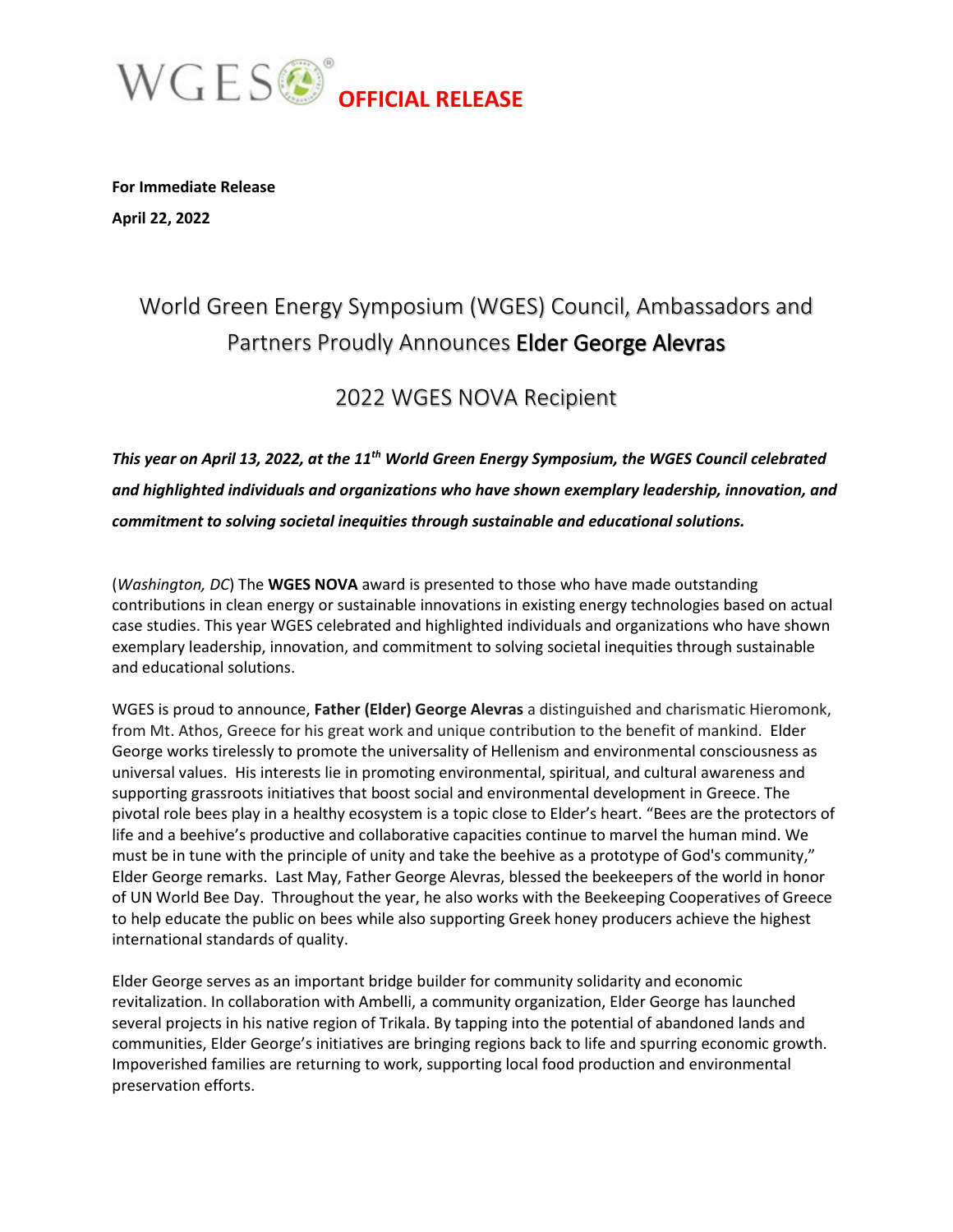## WGESO **OFFICIAL RELEASE**

Out of love and respect for Elder George and in order to fulfill a dream of his, simple people came together and contributed financially to establish the TRIKI Center for Work Education and Employment under his leadership. The center's anti-poverty program tackles unemployment in addition to providing access to basic necessities to the most vulnerable. A few of the program's highlights: The installation of TRIKIBOX, a ready-to-use creamery TYROBOX or cheese production site which features modern equipment capable of yielding 300 liters of milk daily and an autonomous Photovoltaic system. In its initial phase, the program will operate on close to 20 acres of land and will support impoverished families in the region. TRIKIFARM is a farming program which employs the economically disenfranchised in organic olive oil harvesting. The farming takes place on more than 80 acres of farmland and includes a new oil mill which produces the highest category of Extra Virgin Olive Oil.

The NOVA Award was presented to Elder George virtually on April 13, 2022, at the 11th World Green Energy Symposium, United States (theWGES.US). "The WGES Council is pleased to present Elder George with the 2022 WGES NOVA AWARD in recognition of his commitment to sustainable practices and for helping the underserved," said Professor Robert J. Gallagher, Executive Chairman of the WGES Council, "Elder George has proven a dedicated spiritual leader, combined with a drive for action, results in impactful change economically, environmentally, and spiritually." He added.

Elder George is in good company as recipient of 2022 NOVA Award. Other past WGES NOVA Award recipients include; the City of Philadelphia for its Greenworks sustainable program accepted by Mayor Nutter, the Country of Brazil presented for its Sustainable Program in Rio de Janeiro, Tishman, DOW, Johnson Controls for corporate leadership, innovative products & technologies, Drexel University for its Smart House Program accepted by the Dean and Students involved in the program, the District of Columbia for its Sustainable DC plan accepted by Mayor Vincent Gray, the University of the District of Columbia CAUSES for its Urban Food Hubs accepted by Dean Sabine O'Hara, for its concept as a model for Urban Agriculture, these are among other notable recipients.

All past NOVA Awards with only one exception were presented to states, countries, federal agencies, universities, academia, and global corporations for their sustainable programs, plans, and policies. With the pandemic, the climate crisis at an all-time high, the war in Ukraine, and the societal injustices peaking on a global level, WGES felt it important to recognize individuals who stepped up to societal injustice providing opportunities to create a more equitable sustainable economy. WGES Council honored these three individuals with the prestigious 2022 WGES NOVA AWARD. **Elder George** for impactful change through his initiation of sustainable employment for the underserved in a community in Greece, making positive change economically, environmentally, and spiritually. In addition, **Mr. Aziz Ahmad** Philanthropist, CEO of UTC Associates and Founder of Coders Trust was honored. Coders Trust is a sustainable education platform serving more than 60,000 students to date who would not have had the access or the finances to obtain the education in a sustainable career in Tech if not for this program. **Mr. Michael Jones-Bey** was recognized for tirelessly and effectively leading Con Edison's (a multibillion-dollar electric service provider located in New York, USA) efforts to incorporate sustainable supply chain business practices while increasing contract opportunities for minority-owned and womenowned business enterprises in ways that strategically support the company's commitments to environmental stewardship and promoting economic growth within the communities it serves as well as his personal commitment to the cause.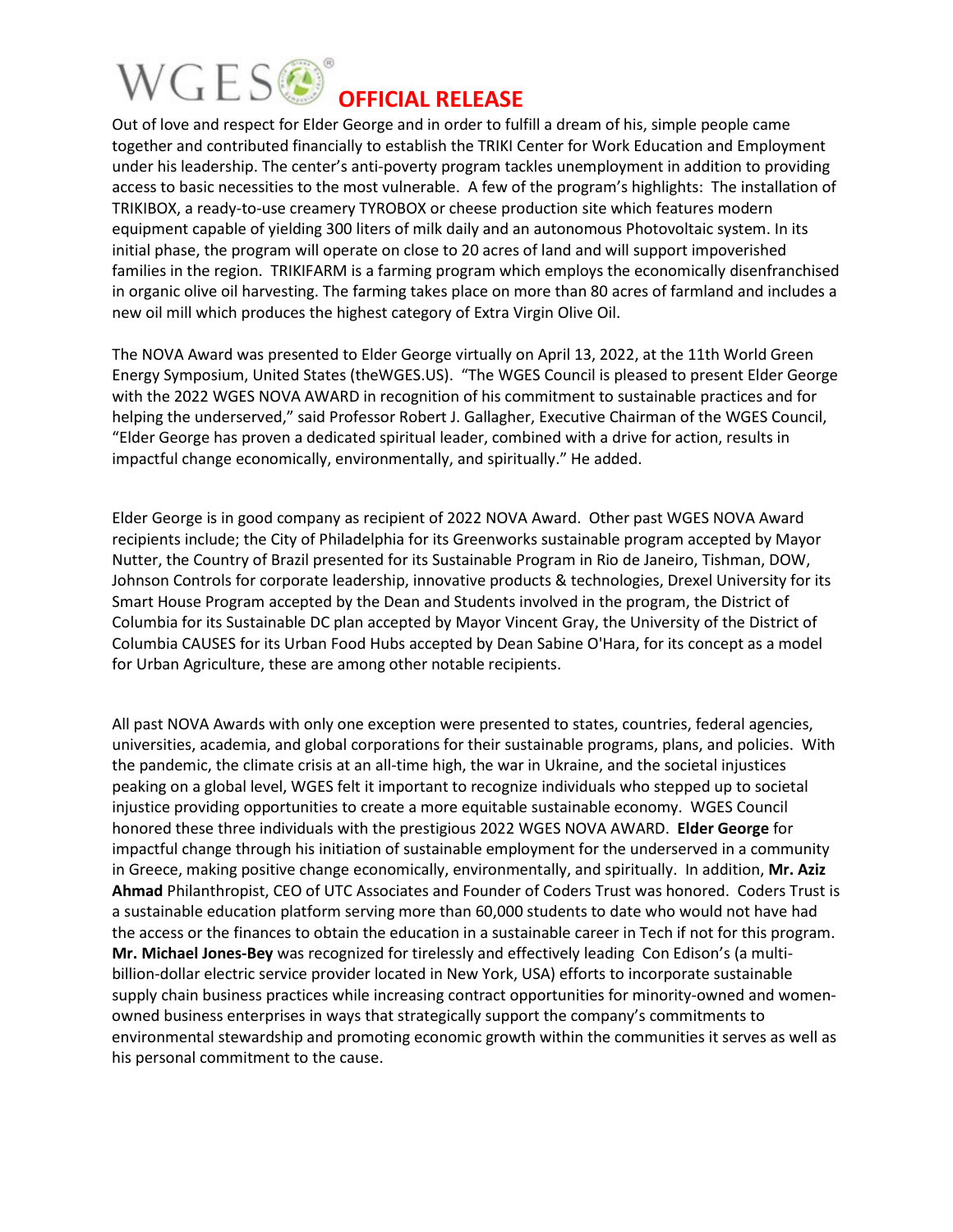

On April 13, 2022, the WGES brought together top experts, leading decision makers, buyers, investors, innovators, global industry and local, state, and federal agencies and delegates in a platform conducive for information exchange, opportunities, networking, and actionable solutions to a packed audience. WGES works in collaboration with universities, government agencies, businesses, environmental organizations, chambers of commerce, economic development, and other nonprofit organizations.

The WGES continues to follow in its tradition of having a cross section of the country's and the world's top experts and dynamic speakers. The presenters provided updates on actual case studies and opportunities, economic and sustainable opportunities for careers and contracting and discussions followed centering on issues and solutions. This year's agenda was post covid focused and topics from the subject matter experts and scientists included Safe Buildings, Health & Environment, Climate, Navigating Finance & Contracts in Clean Energy & Sustainability, Powering the Grid, Maximizing Cyber Security, Clean Water Solutions, Angel Investing, Transportation, US Government Agencies Forecasts for Clean Energy Programs.

The prestigious list of speakers included; executives from top global companies, top government officials from major government agencies, procurement and program officers, top subject matter experts in clean energy and sustainability, expert climate change scientist, health research scientists, deans and professors from academia, clean water experts, among others;

The program was kicked off by **Professor Robert J. Gallagher, Executive Chairman of the WGES Council**, multi-faceted highly respected **visionary, educator, and senior advisor** who has dedicated his entire career to education and public service. **His expertise and commitment to the thread of health, sustainability and economic development has led to his engagement in working with the top leaders, top government officials, scientists, Nobel laureates and researchers while overseeing the WGES**. He currently serves as a guest lecturer and adjunct professor courses are centered on Health, Biological Sciences and Infectious Diseases while also serving as a senior advisor in education and promoting programs on clean energy and sustainability as an economic implicator while incorporating the importance it has on our health and that of our planet.

**The esteemed list of presenters and the organizations they represent included:**

**Mr. Kevin Kampschroer**, with 40 years as a U.S. Government Official and the **overseer of the Office of Federal High Performance Green Buildings for all of the U.S. General Services Administration** who owns and/or leases an inventory of more than 8,800 assets, maintains more than 370 million square feet of workspace for 1.1 million federal employees, and preserves more than 500 historic properties. He spoke on new barriers that face building energy conservation and consumption.

**Mr. Andrew Knox** representing the **Office of the United States Secretary of Defense**, Pentagon Sustainability Officer for the U.S. Department of Defense. Andrew spoke on the United States Department of Defense's 24-7 Free Electricity procurement initiative.

**Mr. Stephen Ambrose**, leading Climate Advisor, Chair of the Washington Exec Climate Change Council and **Chief Climate Scientist for SAIC** – a mission solutions driven company with **\$7.1 billion dollar** in revenues and 24,000 employees.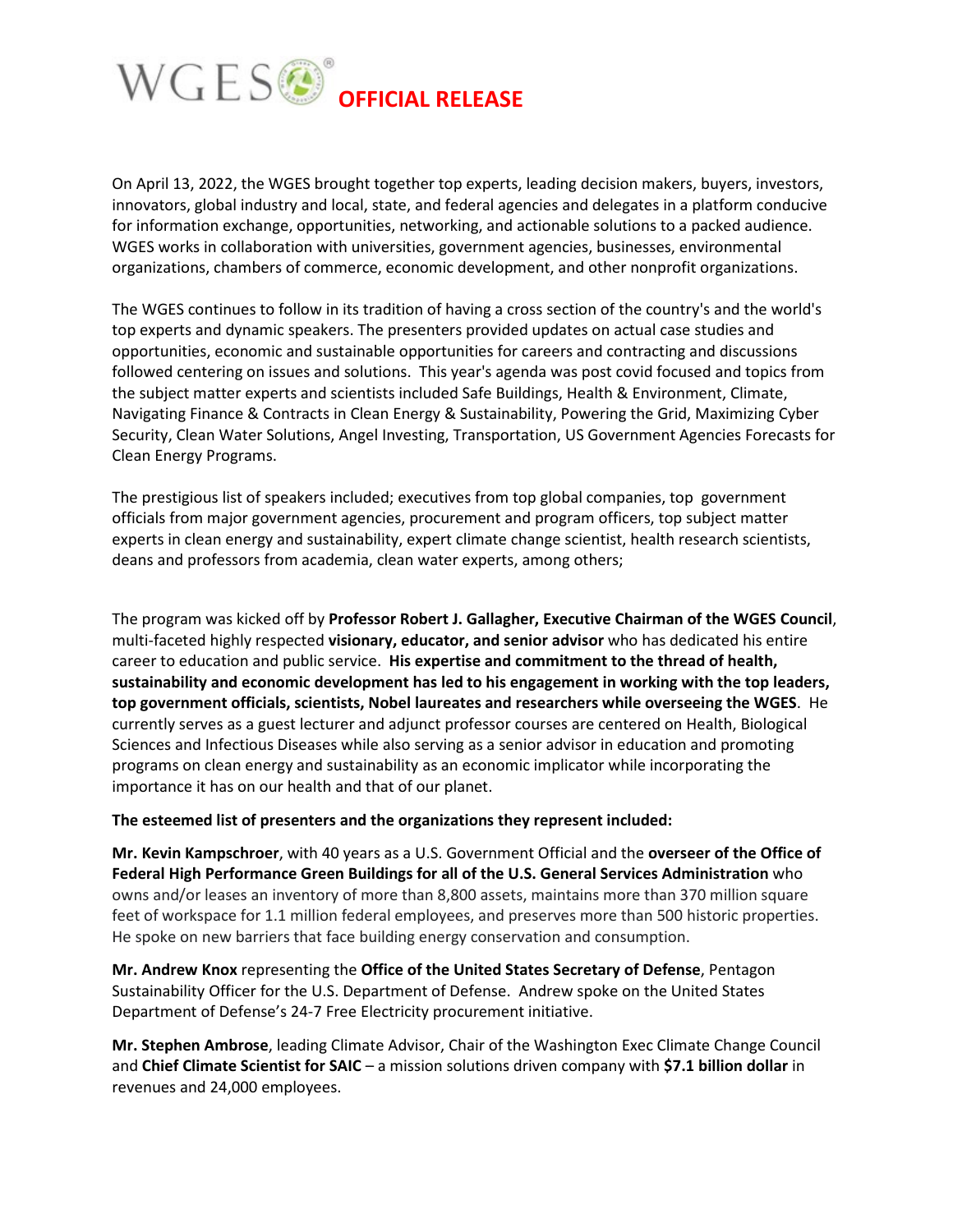# WGESO

#### **OFFICIAL RELEASE**

**The Honorable Bill Anderson**, former **United States Assistant Secretary of the United States Air Force** for installation, environment, and logistics and the Air Force's first Senior Energy Executive. He was appointed by Former President Bush Currently; he is a Private Investor and CEO of Generations Advisors.

**Ms. Daisy Gallagher**, **Founder and CEO of GGW, Inc**., Senior Advisor for Angel Investors Board, 25 years **award winning strategist for sustainable and economic programs for local, state, and federal governments and private industry**, and WGES Organizing Team Lead.

**Sabine O'Hara, Ph.D.**, **Founding Dean,** Program Director, **University of the District of Columbia (UDC)College of Agriculture, Urban Sustainability and Environmental Sciences (CAUSES**). UDC is the only urban land grant university in the United States.

**Dr Reginald Swift**, **Scientist and Founder of Rubix Life Sciences LLC** also presented. He and his company have **worked on more than 150,000 infectious disease profiles,** and deep analytics that has led to the development of 40+ successful clinical trial planforms for infectious diseases such as Covid 19, Ebola Zaire, Legionnaire's Listeria, Norovirus, Q-Fever, MRSA, Zika and more. Dr. Swift talk focused on climate change and how it especially affects the health of children, the elderly, the poor and those underserved and those with underlying health conditions. He spoke about the need to include more diversity in clinical trials and in research.

**Mr. Gary Lawrence**, is a leading sustainable and resilient strategist and **subject matter expert for WGI, Inc**. He has consulting for and **consults to the UN, OECD, US government agencies, and many national governments and global cities**. Gary's presentation was on how choosing to integrate better sustainability, resiliency, and adaptation (SRA) in infrastructure planning is a great way to reduce the carbon footprint. His talk explored why it is also important not to just seek an "either/or" solution, especially now when the current need is so severe it needs all/and solutions.

**Mr. Aziz Ahmid**, **CEO & Founder UTC, Co-Founder CodersTrust, Inc**., He is a technology subject matter expert, sharing his expertise around the world including at the Vatican conference sponsored by Pope Francis, at the European Parliament in Belgium, and at the WGES, among others.

**Mr. Ronald Uba, Acting Supervisor** Business Development Specialist, Office of Business Development, **U.S. Department of Commerce** MBDA and **Mr. Jean Robert Baguidy**, MBA. **Senior Advisor, Capital Access & Global Markets** / Certified Blockchain Specialist / Export Trade Finance / Venture Capital, U.S. Department of Commerce, MBDA. Through its business center, the U. S. Department of Commerce MBDA Centers in fiscal year 2021 alone awarded 35 grants, totaling **\$13.9 million** in federal funding, and expanding the program to 9 new locations. MBDA Business Centers provide technical and business development services that help minority-owned firms grow and scale, secure capital, and penetrate new markets.

**Mr. Michael Jones-Bey** as Director for Corporate Social Responsibility for **Con Edison** and serving on its Sustainability Leadership Council he oversees the successful implementation of projects and sustainable contracts from Con Ed for minorities and women businesses. Con Ed is one of the largest investorowned energy companies in the United States**, with approximately \$12 billion in annual revenues**, and over \$62 billion in assets. The company provides a wide range of energy-related products and services to its customers through its subsidiaries,

**Mr. Larry Wells**, **U. S. Environmental Protection Agency** and **Ms. Mary Rogers, U. S. Department of Energy** Brookhaven National Labs, both represented their U. S. government agencies and spoke about